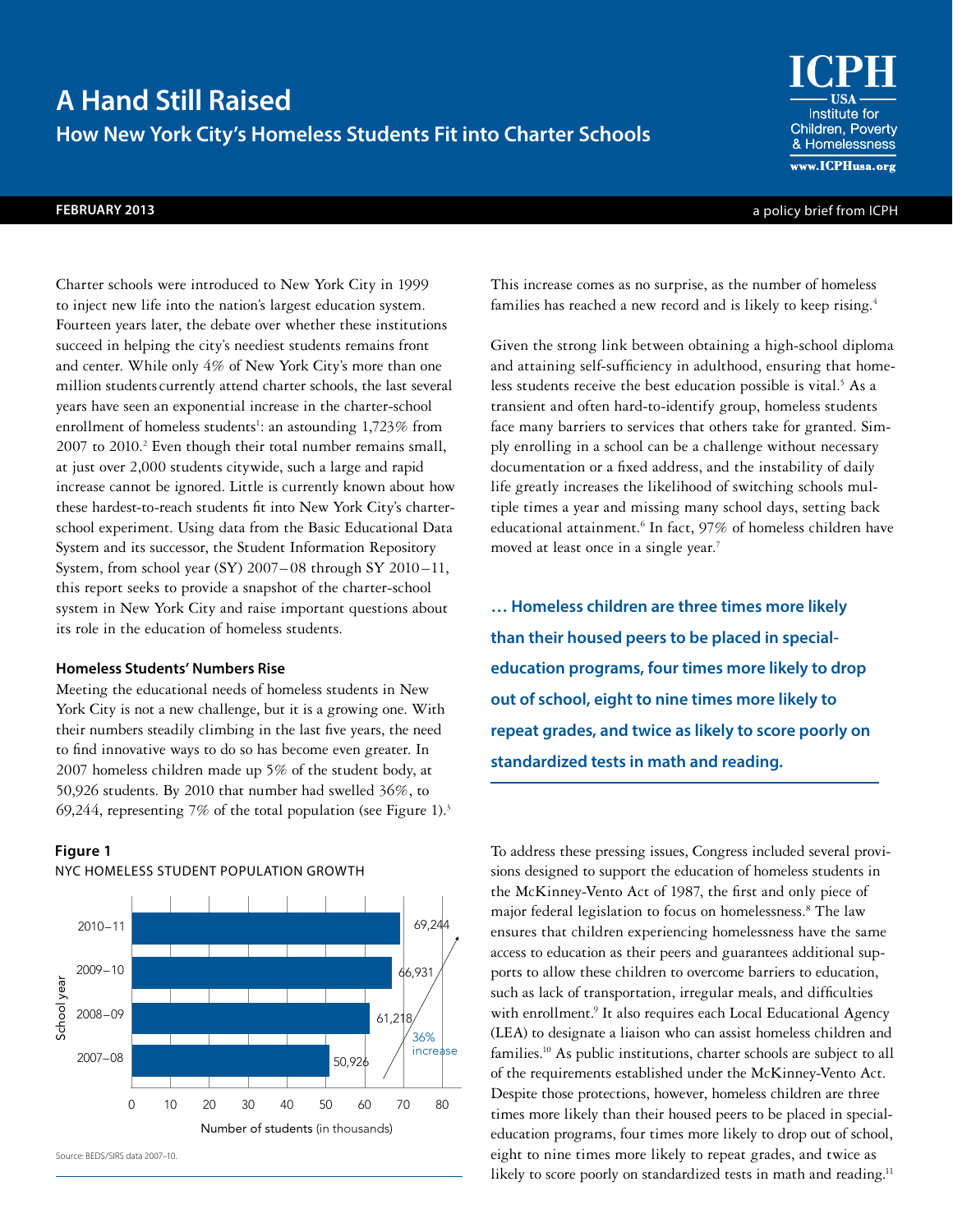#### **Charter Schools 101**

Charter schools are elementary or secondary schools that receive public funding but have been exempted from some of the regulations that govern other public schools. In exchange, they are held accountable for producing certain results as established in each school's charter.<sup>12</sup> Unlike traditional public schools, charters have the ability to sidestep unionized teachers' collectivebargaining rights, the freedom to lengthen the school day and year as they see fit, and the right to manage their own budgets.

Proponents of charter schools claim that their added flexibility allows greater innovation and opportunity for learning, particularly for those from disadvantaged backgrounds. They also cite better scores on standardized math and reading exams, and better rates of improved scores, for charter-school students than for their traditional-public-school counterparts. Critics, on the other hand, question the level of accountability to which charter schools are held by their authorizing organizations. They also contend that higher scores are a result of "creaming" the most motivated students from district public schools. Both national and local studies of charter-school performance show mixed results. An evaluation of New York City's charter schools released in 2009 concluded that, on average, students who received charter-school lottery slots showed better test results in math and reading than those students who applied but did not get slots.<sup>13</sup>

#### **Supply and Demand**

Regardless of the open questions surrounding accountability and performance, seats in charter schools remain in high demand. Estimates for SY 2011–12 show a total of 64,390

#### **Figure 2**

# CHARTER SCHOOL APPLICATIONS AND AVAILABLE NEW SEATS BY BOROUGH

(SY 2011–12 Estimates)



Source: BEDS/SIRS data 2007–10.

applications for just 12,917 new seats citywide (see Figure 2).<sup>14</sup> The majority submitted applications for schools in Harlem, the South Bronx, or Central Brooklyn. These neighborhoods also contain the greatest number of new seats available to students.15

Demand has also led to a rapid increase in the founding of new charter schools. Since 2007 New York City has seen the number in operation double, from 60 in SY 2007– 08 to 124 in SY  $2010 - 11$  (see Figure 3).<sup>16</sup> The majority cater to elementary education. While charter schools still represent a small portion of the total number of schools in New York City, at 8%, up from 4% in 2007, the number is likely to grow, as the push for more charter schools shows no sign of abating.

# **Figure 3**



INCREASE IN NUMBER OF SCHOOLS BY YEAR AND TYPE

Charter-school openings have not materialized evenly across all five boroughs, however. In 2007 Manhattan led the city in the number of charter schools, with 21 in operation, while Brooklyn was home to 18. Although Manhattan has steadily added charter schools every year, housing 33 in 2010, Brooklyn has surpassed all boroughs. In just four years Brooklyn opened 29 new schools, nearly tripling the number of schools in its environs to a total of 47 (see Figure 4). Queens, on the other hand, has lagged in the creation of charter schools, adding only four in the four-year period.

# **Enrollment of Homeless Students**

Although charter schools have succeeded in increasing the enrollment of at-risk populations, it is unclear whether this is a result of a coordinated effort to recruit at-risk students or simply of the appeal of these schools for low-income and minority families with few alternatives.<sup>17</sup> Charter schools fill their halls through a lottery-based application system overseen by the schools [them](themselves.The)[selves. The](themselves.The) application requires little information, but even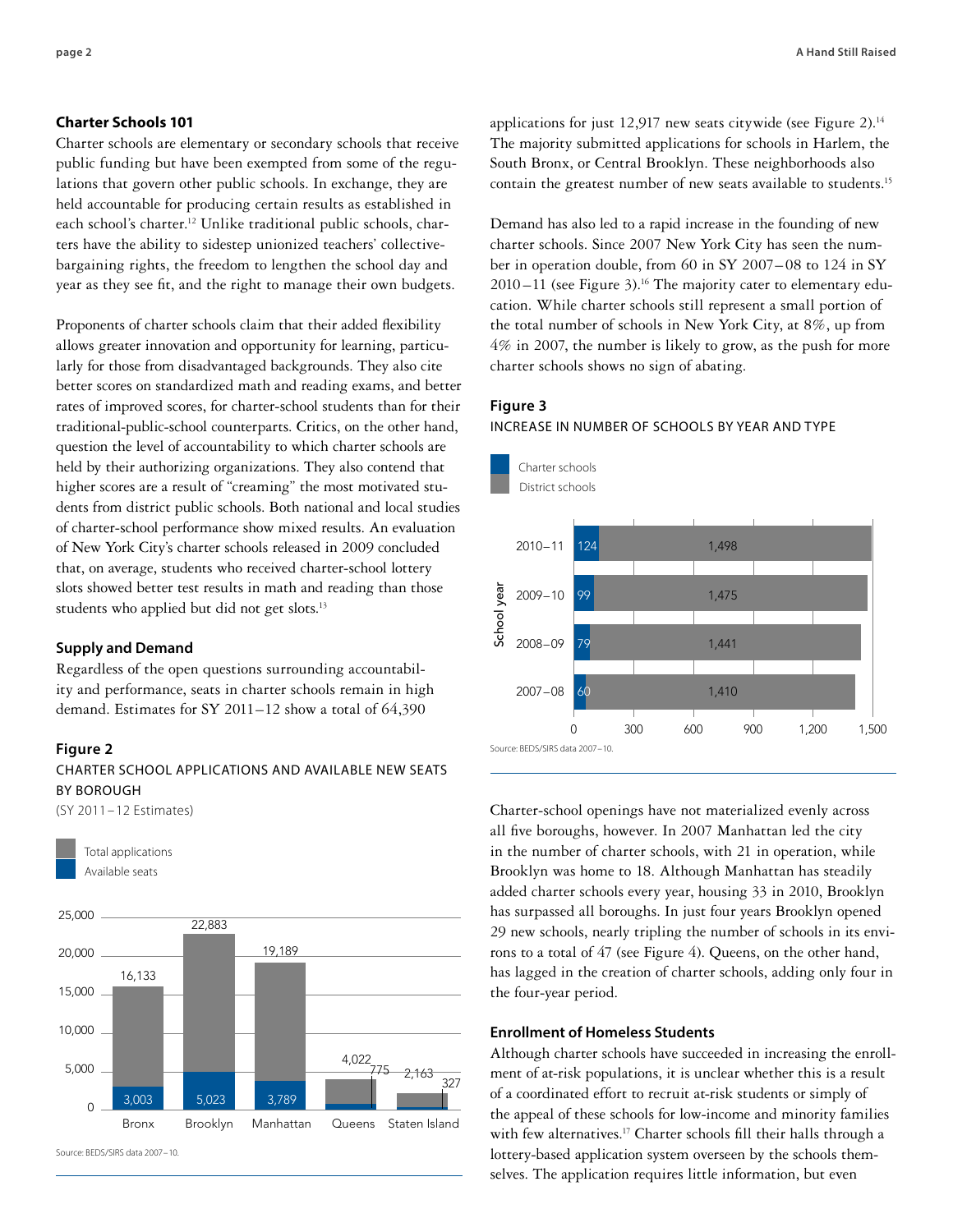# **Figure 4**





providing a contact address can prove difficult for a transient family. Prior to 2007 homeless students were poorly represented in charter schools. In SY 2007–08, they made up only 0.5% of the population of those institutions while constituting 5% of the student body in district schools. From 2007 to 2010, however, the number of homeless students in charter schools shot up to 2,023 from 111, a 1,723% increase (see Figure 5).<sup>18</sup> In four years, the proportion of homeless students in charters has only begun to approach parity with that of the districts.

# **Figure 5**



NUMBER OF HOMELESS STUDENTS ENROLLED IN NEW YORK CITY CHARTER SCHOOLS

Source: BEDS/SIRS data 2007–10.

Increases in the enrollment of homeless students in charter schools are particularly revealing when separated by city borough. Before 2007 they were largely educated in schools in Manhattan and the Bronx, with 89% of all homeless students in charters attending schools in those two boroughs. Between

2007 and 2010, however, Brooklyn saw a near-tripling in the total number of homeless students enrolled (see Figures 6 and  $(7)^{19}$ , supplanting the Bronx by SY 2010 – 11 as the borough with the second-largest population, behind Manhattan.

#### **Figure 6**

PERCENTAGE OF HOMELESS STUDENTS ENROLLED BY BOROUGH (SY 2007–08)



Source: BEDS/SIRS data 2007–10.

Percentages for charter schools do not total 100 because of rounding. Percentages for district schools do not total 100 because alternative and special-education schools were not included.

# **Figure 7**

# PERCENTAGE OF HOMELESS STUDENTS ENROLLED BY BOROUGH (SY 2010–11)



Despite the growth in the enrollment of homeless students in charter schools, disparities with district schools persist. Homeless students remain a larger part of the student body in district schools than in charter schools, though the gap has narrowed in Manhattan and Brooklyn. In the Bronx, for example, 10.6% of the student body in district schools experienced homelessness in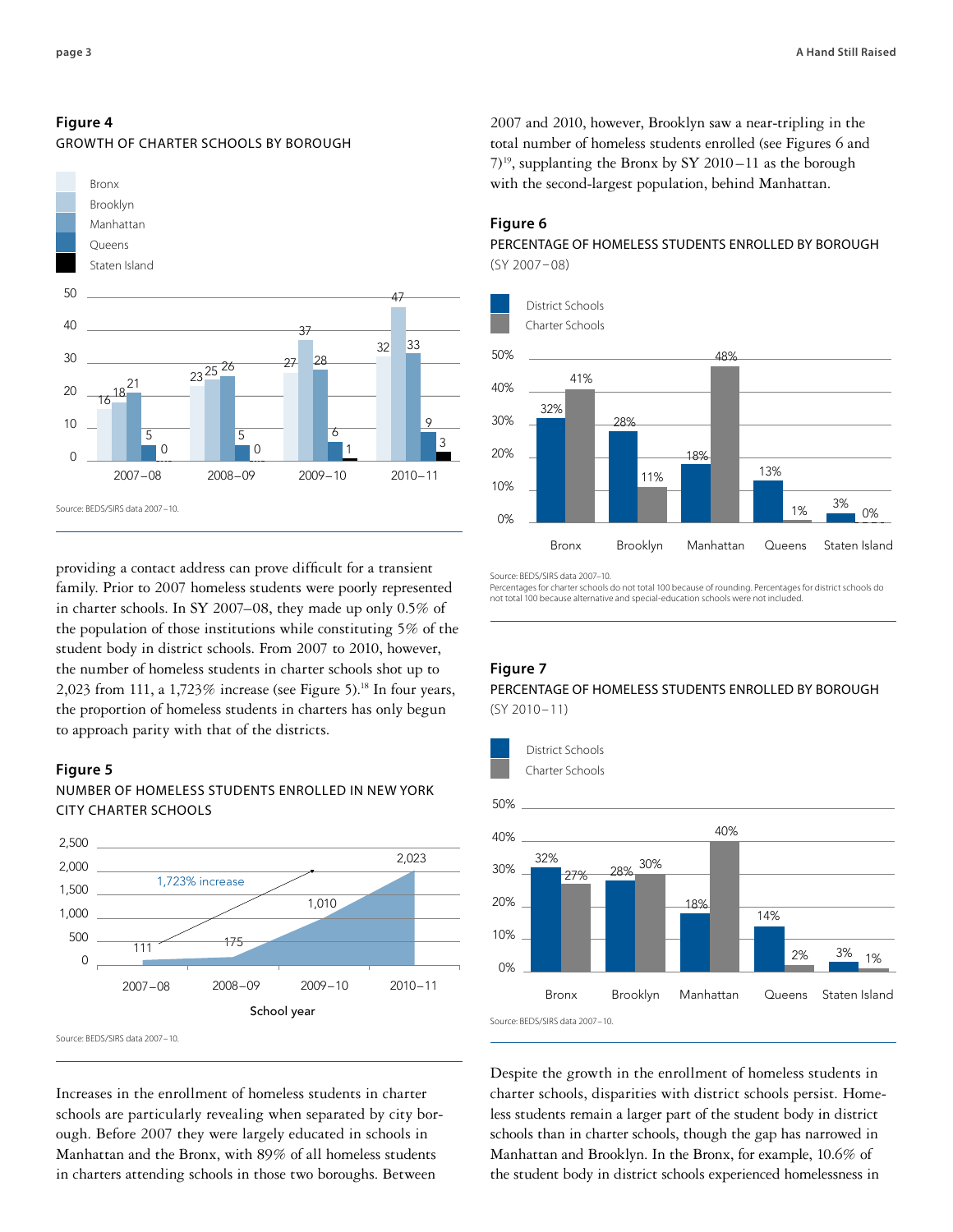(SY 2010–11)



SY 2010 –11, compared with 5.5% in charters (see Figure 8)<sup>20</sup>. While Staten Island remains the lone borough where charter schools surpass their district counterparts in homeless-student enrollment as a proportion of total enrollment, the number of students enrolled in charter schools there is too small to make meaningful comparisons. Overall, homeless students continue to be underrepresented in charter schools in comparison with their district peers.

## **Unanswered Questions**

To fully evaluate the long-term effects of charter schools on homeless students, more data must be gathered and more questions must be answered. Before making decisions to expand programs that have not as yet proven to be qualitatively better

#### **Figure 9**

ANNUAL FUNDING PER STUDENT, 2011



Source: "Charter Schools Housed in the City's School Buildings Get More Public Funding per Student than Traditional Public Schools," *Independent Budget Office Web Log.*

or more cost-effective than their traditional-school counterparts, school districts and policymakers should examine the following to accurately assess the educational value of charter schools in their neighborhoods and their ability to serve and retain homeless students.

# School Performance

Gauging school performance remains difficult, as official appraisals of many charter schools are either incomplete or unavailable. Charter schools that have operated less than two or three years, are still adding grade levels, or have yet to graduate classes are not given progress-report grades, the standard by which all city schools are compared. More than a quarter (28%) of New York City's charter schools did not receive grades in SY 2010–11. Until charter schools are consistently and accurately evaluated, families will remain severely limited in their ability to make meaningful comparisons and informed decisions about the education choices for their children. $21$ 

#### Funding Disparities

Charter schools that are housed in city-operated buildings, representing two-thirds of all charters, received \$649 more per student than traditional public schools during SY 2009–10 (see Figure 9).<sup>22</sup> In 2011, 102 of the city's 124 charter schools (or 82%) were in Department of Education buildings. The Independent Budget Office estimates that the funding gap between traditional and charter schools widened in the 2010 –11 school year. Given the lack of clear evidence that they do a better job of educating youth, providing more funding to charter schools could unnecessarily undermine the viability of the traditional public schools that share the same city-owned spaces.

## Application Process

While enrollment in charter schools has increased overall among homeless students, there remains a concern that only the most motivated homeless families are likely to successfully manage the application process. A memorandum issued by the New York State Department of Education in July 2010 granted homeless students additional flexibility in the admissions process, which requires schools to give preference to students living in their districts. With homeless students allowed to list multiple previous residences for the purposes of tracking school attendance, they have a greater selection of schools to choose from than other students, which can ensure both greater stability and opportunity in their education.23 However, it is unknown how many of these families are taking advantage of their expanded residency preference.

### Outreach for Enrollment

The common criticism that charter schools educate smaller percentages of at-risk students than district schools seems to have merit, as less than  $4\%$  of charter schools in SY 2010-11 took measures to enroll students in temporary housing in their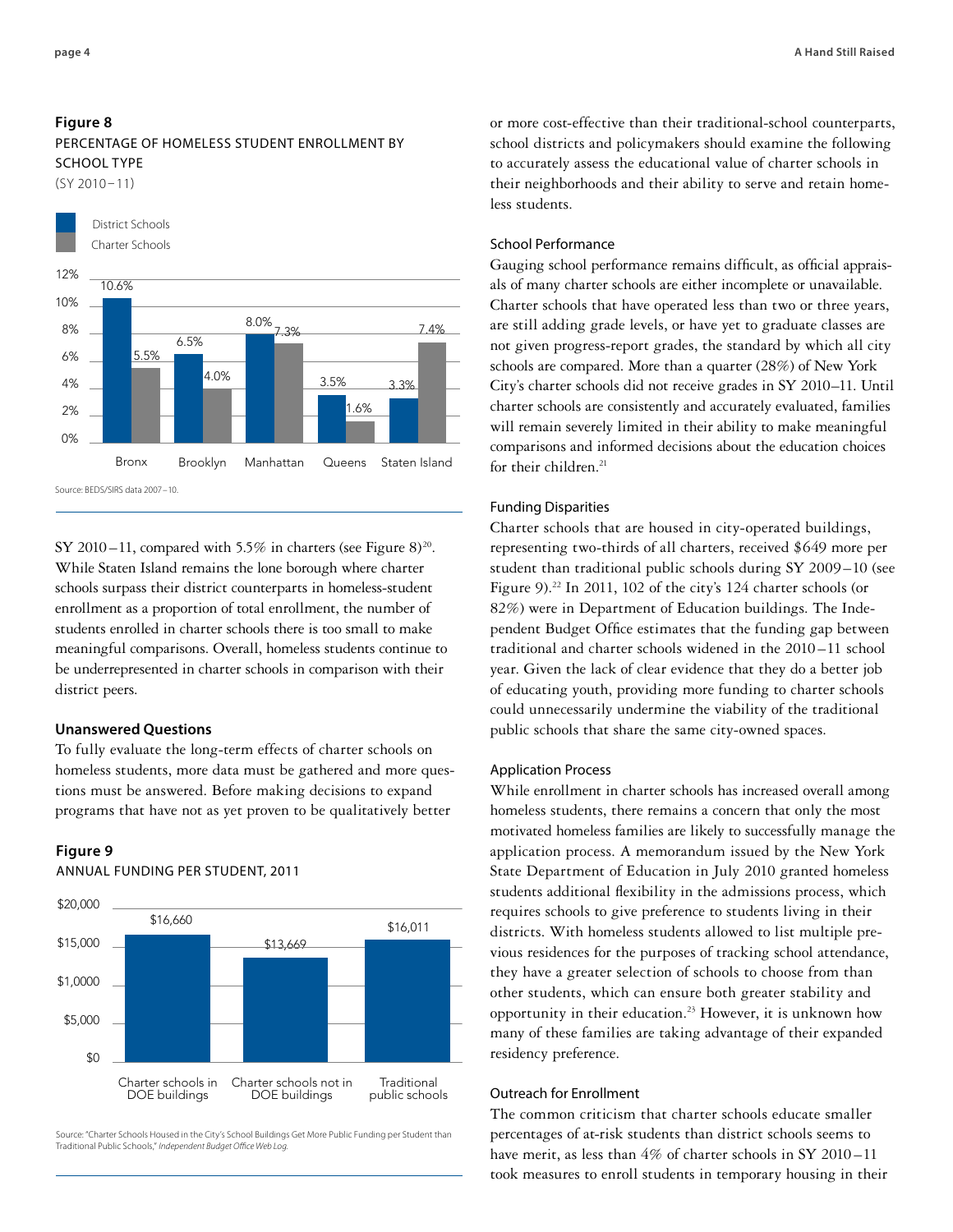programs.24 Charter schools have also reported very low rates of targeted outreach to other at-risk populations, such as Eng lish Language Learners, foster children, and special-needs chil dren. When coupled with the fact that homeless students are underrepresented in charter schools, these data make it difficult for those schools to challenge allegations of creaming students for better performance and raise serious questions about exactly who potentially benefits from a charter-school education.

These statistics are likely to be scrutinized in the near future, as policy changes have placed an increased focus on balanc ing enrollment. In May 2010 the New York State Department of Education updated its Charter Schools Act Amendment of 1998, requiring that any charter school make "good faith" efforts to enroll and retain English Language Learners, students with disabilities, and low-income students at the same rate as the traditional public schools in the same district.<sup>25</sup> As this change occurred after the application window for SY 2010 –11 had passed, the latest data available do not reflect its impact on enrollment levels.<sup>26</sup> If the measure has been successful, charters' proportional enrollment of difficult-to-serve populations should become apparent at the end of SY 2012–13. After this point, more data will be needed to know if charter schools are building the capacity required to provide for the scholastic needs of English Language Learners, low-income children, and particularly special-needs students, as homeless children are three times more likely than their housed peers to be enrolled in special-education programs.

# **Conclusion**

There is little doubt that the principle behind charter schools should be applicable to homeless students: one of their stated goals is to educate high-needs children in small classes using tailored approaches. However, there is limited understanding of whether these schools succeed when it comes to homeless students, because there is little knowledge of how or where these students fit in. Charter schools have been touted as an integral part of school reform, but there is as yet no definitive evidence that they are the solution to the challenges plaguing many urban school systems. Until these outstanding questions are answered, we cannot know if charter schools are able to promote the positive educational outcomes for homeless children so vital to eliminating the social and economic barriers to success that homelessness can erect.